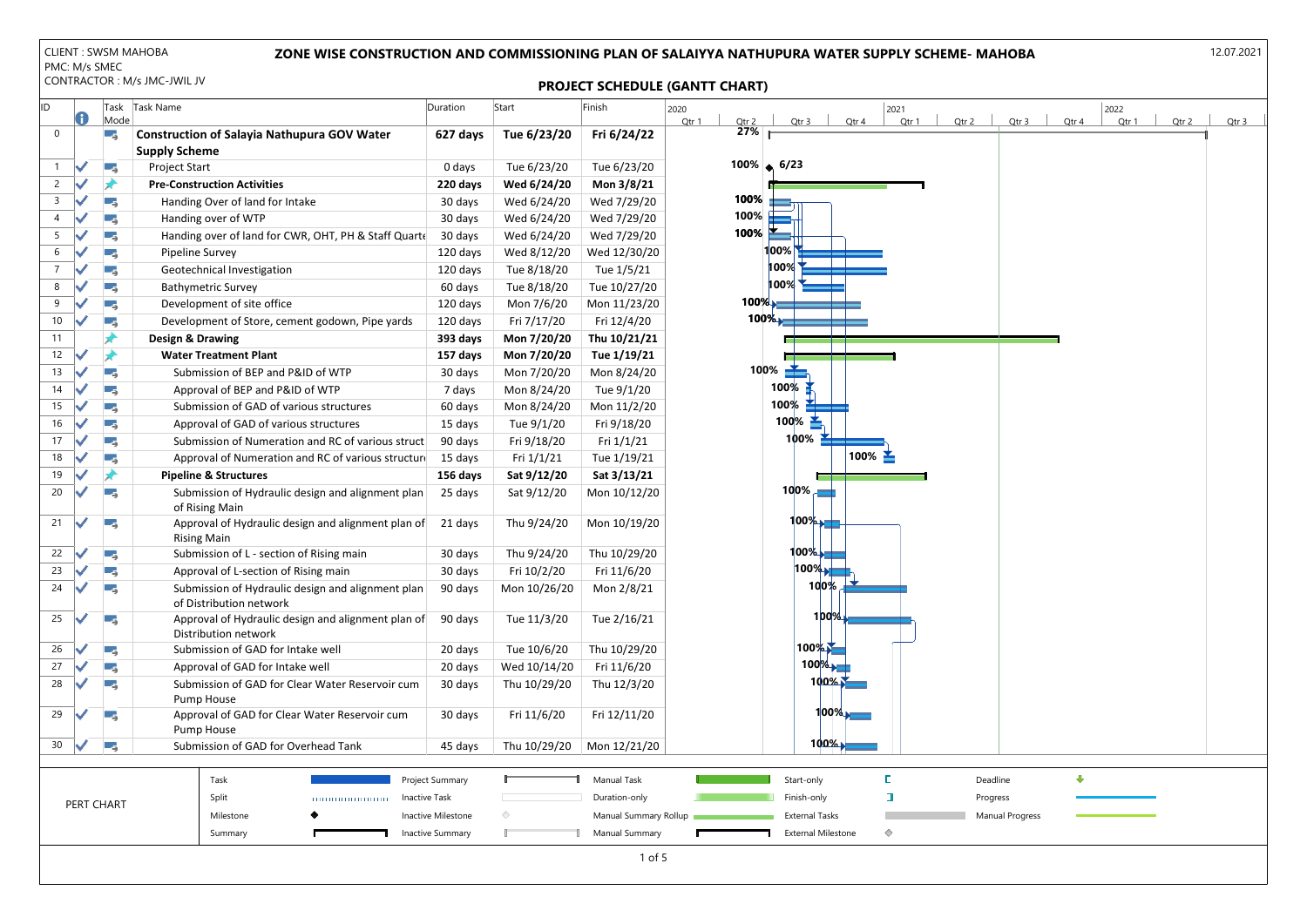

### ZONE WISE CONSTRUCTION AND COMMISSIONING PLAN OF SALAIYYA NATHUPURA WATER SUPPLY SCHEME- MAHOBA

#### PROJECT SCHEDULE (GANTT CHART)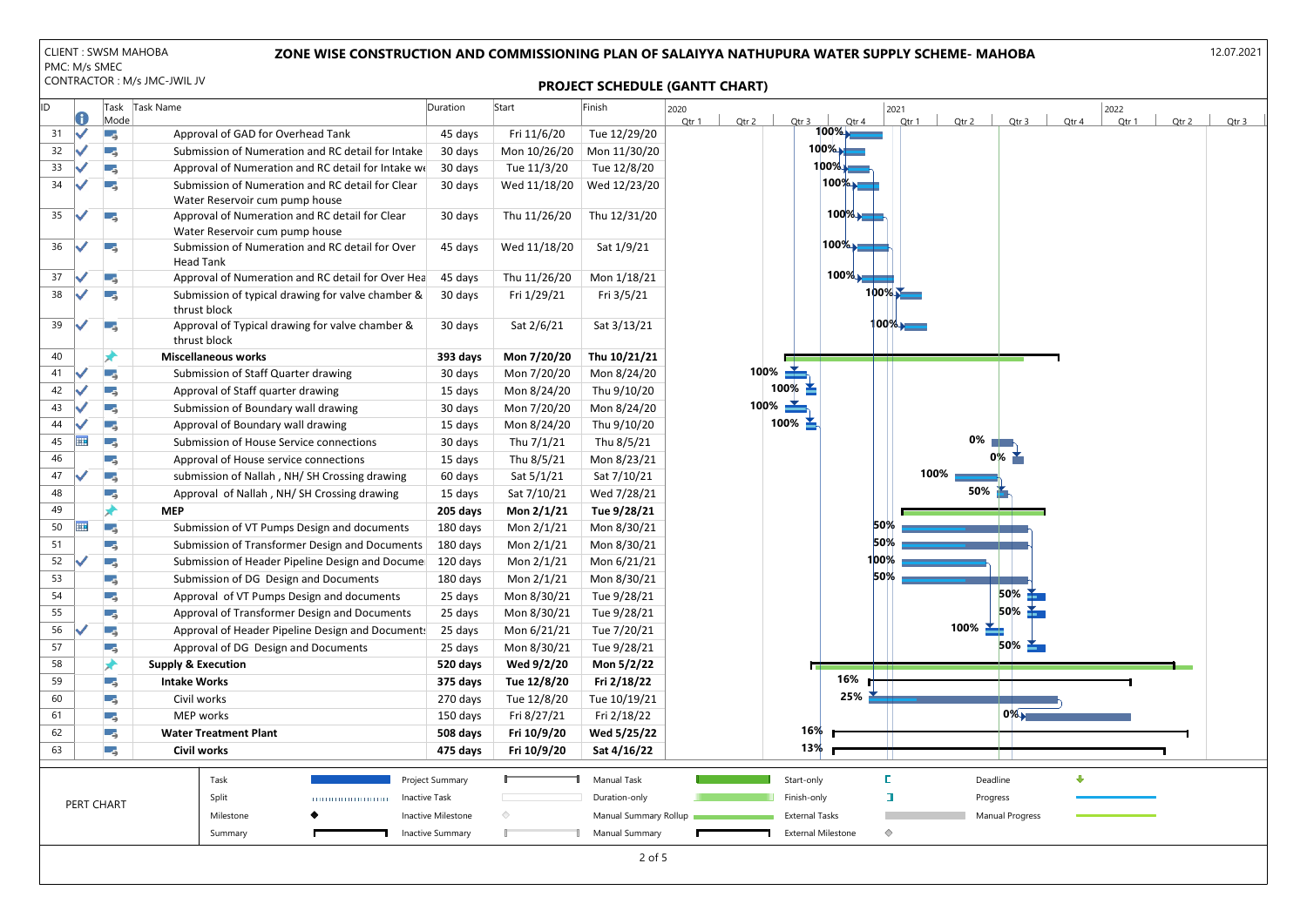| ID |     |              | Task       | Task Name                                             | Duration                | Start        | Finish                | 2020           |                       |                           | 2021    |                        |                | 2022  |                |
|----|-----|--------------|------------|-------------------------------------------------------|-------------------------|--------------|-----------------------|----------------|-----------------------|---------------------------|---------|------------------------|----------------|-------|----------------|
|    |     |              | Mode       |                                                       |                         |              |                       | Qtr 1<br>Qtr 2 | Qtr 3                 | Qtr 4<br>40%              |         | Qtr 1<br>Qtr 2         | Qtr 3<br>Qtr 4 | Qtr 1 | Qtr 2<br>Qtr 3 |
|    | 64  |              | LБ,        | Excavation and foundation works                       | 240 days                | Fri 10/9/20  | Fri 7/16/21           |                |                       | 0%                        |         |                        |                |       |                |
|    | 65  |              | - 5        | Superstruture works                                   | 400 days                | Fri 11/13/20 | Wed 2/23/22           |                |                       |                           |         |                        | $0\%$          |       |                |
|    | 66  |              | ۳,         | Minor Finishing works                                 | 120 days                | Sat 11/27/21 | Sat 4/16/22           |                |                       |                           |         | 18%                    |                |       |                |
|    | 67  |              | - 5        | <b>MEP works</b>                                      | 307 days                | Tue 6/1/21   | Wed 5/25/22           |                |                       |                           |         | $50\%$                 |                |       |                |
|    | 68  | ;            | LБ,        | Placement of PO                                       | 180 days                | Tue 6/1/21   | Tue 12/28/21          |                |                       |                           |         |                        |                |       |                |
|    | 69  |              | Г.         | Submission of QAP and other QAQC control docu         | 210 days                | Fri 6/18/21  | Fri 2/18/22           |                |                       |                           |         | $50\%$                 |                |       |                |
|    | 70  |              | LБ,        | Approval of QAP and QAQC control documents a          | 210 days                | Sat 6/26/21  | Sat 2/26/22           |                |                       |                           |         | $0\%$                  |                |       |                |
|    | 71  |              | ۳.,        | <b>Inspection of Material</b>                         | 150 days                | Sat 10/9/21  | Sat 4/2/22            |                |                       |                           |         |                        | $0\%$          |       |                |
|    | 72  |              | τş,        | Supply of Material                                    | 145 days                | Sat 11/13/21 | Mon 5/2/22            |                |                       |                           |         |                        | 0%             |       |                |
|    | 73  |              | - 5        | Installation mechanical items                         | 150 days                | Wed 12/1/21  | Wed 5/25/22           |                |                       |                           |         |                        | $0\%$          |       |                |
|    | 74  |              | Πą,        | Minor finishing works                                 | 30 days                 | Wed 4/20/22  | Wed 5/25/22           |                |                       |                           |         |                        |                | $0\%$ |                |
|    | 75  |              | - 5        | Clear Water Reservoir + Clear Water pump House        | 416 days                | Sat 12/19/20 | Tue 4/19/22           |                |                       |                           | 4%      |                        |                |       |                |
|    | 76  |              | ۳,         | Civil works                                           | 374 days                | Sat 12/19/20 | Tue 3/1/22            |                |                       |                           | 10%     |                        |                |       |                |
|    | 77  |              | - 5        | Supply & Installation of Pumps & appurtanances        | 240 days                | Sat 6/12/21  | Sat 3/19/22           |                |                       |                           |         | $0\%$                  |                |       |                |
|    | 78  |              | LБ,        | Hydrotesting                                          | 117 days                | Tue 11/16/21 | Fri 4/1/22            |                |                       |                           |         |                        | $0\%$          |       |                |
|    | 79  |              | Ξ,         | Minor finishing works                                 | 135 days                | Fri 11/12/21 | Tue 4/19/22           |                |                       |                           |         |                        | $0\%$          |       |                |
|    | 80  |              | LБ,        | <b>Overhead Service Reservoir</b>                     | 445 days                | Tue 12/29/20 | Wed 6/1/22            |                |                       |                           | 9%      |                        |                |       |                |
|    | 81  |              | - 5        | Civil works                                           | 375 days                | Tue 12/29/20 | Fri 3/11/22           |                |                       |                           | 25%     |                        |                |       |                |
|    | 82  |              | ۳.,        | Installation of inlet, outlet, scour & overflow pipes | 215 days                | Wed 7/21/21  | Tue 3/29/22           |                |                       |                           |         | $0\%$                  |                |       |                |
|    | 83  |              | - 5        | Hydotesting                                           | 213 days                | Tue 7/27/21  | Fri 4/1/22            |                |                       |                           |         | $0\%$                  |                |       |                |
|    | 84  |              | Πą,        | Minor finishing works                                 | 240 days                | Wed 8/25/21  | Wed 6/1/22            |                |                       |                           |         |                        | 0%             |       |                |
|    | 85  |              | - 5        | <b>Staff Quarter</b>                                  | 380 days                | Tue 12/22/20 | Thu 3/10/22           |                |                       | 20%                       |         |                        |                |       |                |
|    | 86  |              | - 5        | Foundation, Superstructure and Roof                   | 330 days                | Tue 12/22/20 | Tue 1/11/22           |                |                       |                           | 40%     |                        |                |       |                |
|    | 87  |              | ۳.,        | Plastering, Painting, Flooring                        | 180 days                | Tue 7/20/21  | Tue 2/15/22           |                |                       |                           |         | 5%                     |                |       |                |
|    | 88  |              | LБ,        | Plumping & Electrical work                            | 180 days                | Thu 8/12/21  | Thu 3/10/22           |                |                       |                           |         | $0\%$                  |                |       |                |
|    | 89  |              | - 5        | <b>Pipeline works</b>                                 | 459 days                | Thu 10/29/20 | Mon 4/18/22           |                |                       | 28%                       |         |                        |                |       |                |
|    | 90  |              | -5         | Procurement                                           | 444 days                | Thu 10/29/20 | Thu 3/31/22           |                |                       | 46%                       |         |                        |                |       |                |
|    | -91 | $\checkmark$ |            | Placement of PO                                       | 60 days                 | Thu 10/29/20 | Thu 1/7/21            |                |                       | $100\%$                   |         |                        |                |       |                |
|    | 92  |              | -3         | Submission of QAP and other QAQC control docu         | 90 days                 | Mon 12/21/20 | Mon 4/5/21            |                |                       |                           | $100\%$ |                        |                |       |                |
|    | 93  |              | - 5        | Approval of QAP and QAQC control documents            | 90 days                 | Fri 12/25/20 | Fri 4/9/21            |                |                       |                           | $100\%$ |                        |                |       |                |
|    |     |              |            | and release of Manufacturing Clearance                |                         |              |                       |                |                       |                           |         |                        |                |       |                |
|    | 94  |              | Ξ,         | <b>Inspection of Material</b>                         | 240 days                | Wed 1/6/21   | Wed 10/13/21          |                |                       |                           | $60\%$  |                        |                |       |                |
|    | 95  |              | Ξ,         | Supply of DI Pipes                                    | 365 days                | Mon 1/18/21  | Sat 3/19/22           |                |                       |                           | 44%     |                        |                |       |                |
|    | 96  |              | -5         | Supply of HDPE/GI Pipes                               | 240 days                | Mon 6/7/21   | Mon 3/14/22           |                |                       |                           |         | $0\%$                  |                |       |                |
|    | 97  |              | - 5        | Supply of Valves, hydrants & other Fittings           | 285 days                | Mon 5/3/21   | Thu 3/31/22           |                |                       |                           |         | $30\%$                 |                |       |                |
|    | 98  |              | -5         | Laying works                                          | 382 days                | Wed 1/27/21  | Mon 4/18/22           |                |                       |                           | 17%     |                        |                |       |                |
|    | 99  |              | - 5        | Excavation and laying of RWRM & CWRM (DI Pip          | 365 days                | Wed 1/27/21  | Tue 3/29/22           |                |                       |                           | 36%     |                        |                |       |                |
|    |     |              |            |                                                       |                         |              |                       |                |                       |                           |         |                        |                |       |                |
|    |     |              |            | Task                                                  | Project Summary         |              | Manual Task           |                | Start-only            |                           | E       | Deadline               | ⊕              |       |                |
|    |     |              |            | Split                                                 | <b>Inactive Task</b>    |              | Duration-only         |                | Finish-only           |                           | $\Box$  | Progress               |                |       |                |
|    |     |              | PERT CHART | Milestone                                             | Inactive Milestone      |              | Manual Summary Rollup |                | <b>External Tasks</b> |                           |         | <b>Manual Progress</b> |                |       |                |
|    |     |              |            | Summary                                               | <b>Inactive Summary</b> |              | <b>Manual Summary</b> |                |                       | <b>External Milestone</b> | ♦       |                        |                |       |                |
|    |     |              |            |                                                       |                         |              |                       |                |                       |                           |         |                        |                |       |                |
|    |     |              |            |                                                       |                         |              | $3$ of 5              |                |                       |                           |         |                        |                |       |                |



## ZONE WISE CONSTRUCTION AND COMMISSIONING PLAN OF SALAIYYA NATHUPURA WATER SUPPLY SCHEME- MAHOBA

PROJECT SCHEDULE (GANTT CHART)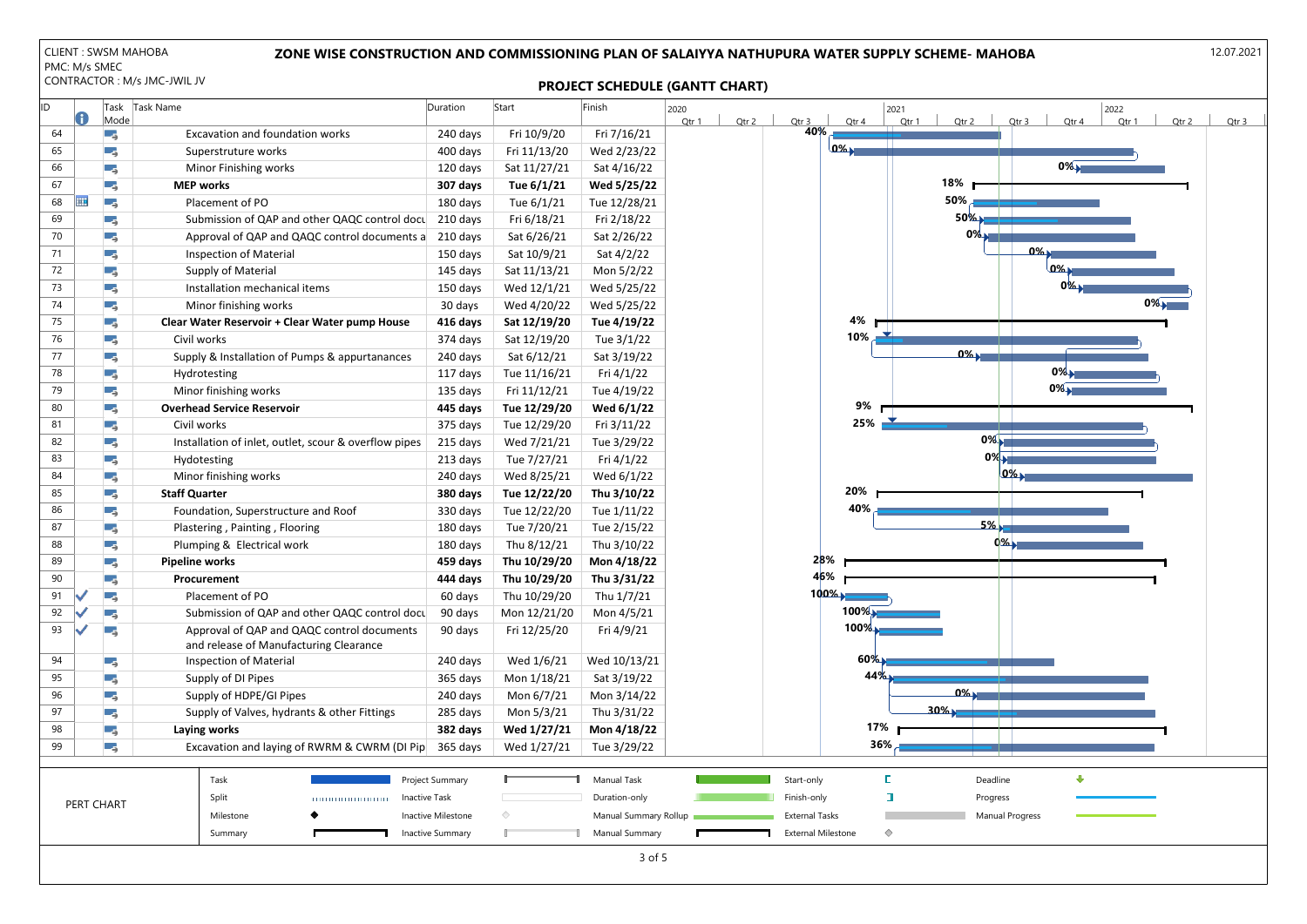| ID. |             | Mode | Task Task Name                                                                                        | Duration | Start        | Finish       | 2020<br>2022<br>2021<br>Qtr 2<br>Qtr 1<br>Qtr 2<br>Qtr 3<br>Qtr 1<br>Qtr 3<br>Qtr 4<br>Qtr 1<br>Qtr 2<br>Qtr 4 | Qtr 3 |
|-----|-------------|------|-------------------------------------------------------------------------------------------------------|----------|--------------|--------------|----------------------------------------------------------------------------------------------------------------|-------|
| 100 |             | -5   | Excavation of Laying of Distribution Lines (GI Pipe                                                   | 226 days | Mon 7/12/21  | Fri 4/1/22   | $0\%$                                                                                                          |       |
| 101 |             | - 5  | Backfilling and making motorable road                                                                 | 370 days | Tue 2/2/21   | Sat 4/9/22   | $36\%$                                                                                                         |       |
| 102 |             | ۰,   | Installation of Valves, hydrants & other Fittings                                                     | 245 days | Wed 6/16/21  | Tue 3/29/22  | $0\%$                                                                                                          |       |
| 103 |             | υş.  | Construction of Valve chamber & Thrust Blocks                                                         | 248 days | Tue 6/22/21  | Thu 4/7/22   | $0\%$                                                                                                          |       |
| 104 |             | Ε,   | <b>House Service connections</b>                                                                      | 220 days | Sat 7/17/21  | Thu 3/31/22  | $0\%$                                                                                                          |       |
| 105 |             | г.,  | Road Restoration works                                                                                | 370 days | Wed 2/10/21  | Mon 4/18/22  | 30%                                                                                                            |       |
| 106 |             | Ε,   | Hydrotesting of pipeline                                                                              | 356 days | Wed 2/10/21  | Fri 4/1/22   | 10%                                                                                                            |       |
| 107 |             | -5   | <b>Miscellaneous works</b>                                                                            | 503 days | Thu 9/10/20  | Wed 4/20/22  | 32%                                                                                                            |       |
| 108 |             | Ε,   | <b>Boundary wall</b>                                                                                  | 400 days | Thu 9/10/20  | Tue 12/21/21 | 50%                                                                                                            |       |
| 109 |             | - 5  | Nallah, SH and NH Crossings                                                                           | 200 days | Wed 7/28/21  | Fri 3/18/22  | 15%                                                                                                            |       |
| 110 | ĦĦ          | -3   | <b>MEP Works</b>                                                                                      | 120 days | Wed 12/1/21  | Wed 4/20/22  | 0%                                                                                                             |       |
| 111 |             |      | <b>Completion and Pre-commissioning</b>                                                               | 471 days | Wed 12/23/20 | Fri 6/24/22  |                                                                                                                |       |
| 112 |             |      | <b>Electrical Works</b>                                                                               | 270 days | Fri 8/13/21  | Fri 6/24/22  |                                                                                                                |       |
| 113 |             | - 5  | Installation of 11KV Distribution line to Intake Pump<br>House, WTP and all other Water Works by DWSM | 205 days | Wed 12/23/20 | Thu 8/19/21  |                                                                                                                |       |
| 114 | <b>HIE</b>  | τ,   | <b>Supply of Transformers</b>                                                                         | 120 days | Wed 12/23/20 | Wed 5/12/21  |                                                                                                                |       |
| 115 |             | -5   | <b>Installation of Transformers</b>                                                                   | 150 days | Thu 1/21/21  | Thu 7/15/21  |                                                                                                                |       |
| 116 |             | ٣Ş.  | Installation of Panels and Cabling Works                                                              | 150 days | Thu 2/25/21  | Thu 8/19/21  |                                                                                                                |       |
| 117 |             | ж    | <b>Intake Well</b>                                                                                    | 190 days | Sat 5/15/21  | Thu 12/23/21 |                                                                                                                |       |
| 118 | ₩           | Шş.  | RCC Works upto Pump Floor Slab                                                                        | 60 days  | Sat 5/15/21  | Sat 7/24/21  |                                                                                                                |       |
| 119 |             | 5    | Pump House                                                                                            | 30 days  | Sat 7/24/21  | Sat 8/28/21  |                                                                                                                |       |
| 120 |             | - 5  | Supply of EOT, Gates, Screens, Header Pipes &<br><b>Fittings</b>                                      | 30 days  | Sat 8/28/21  | Sat 10/2/21  |                                                                                                                |       |
| 121 | <b>FILE</b> | Гą.  | Erection of EOT, Gates, Screens, Header Pipes &<br>Fittings                                           | 25 days  | Fri 11/5/21  | Sat 12/4/21  |                                                                                                                |       |
| 122 | ĦĦ          | Г.   | Supply of VT Pumps                                                                                    | 30 days  | Fri 10/1/21  | Fri 11/5/21  |                                                                                                                |       |
| 123 |             | ۳Ş.  | <b>Erection of VT Pumps</b>                                                                           | 25 days  | Sat 10/30/21 | Mon 11/29/21 |                                                                                                                |       |
| 124 |             | Ε,   | Trial Runn of VT Pumps                                                                                | 12 days  | Mon 11/29/21 | Mon 12/13/21 |                                                                                                                |       |
| 125 |             |      | <b>Water Treatment Plant</b>                                                                          | 261 days | Mon 3/1/21   | Thu 12/30/21 |                                                                                                                |       |
| 126 | <b>HIE</b>  | v.   | <b>Completion of Civil Works</b>                                                                      | 220 days | Mon $3/1/21$ | Fri 11/12/21 |                                                                                                                |       |
| 127 | m           | υş,  | Procurement of WTP Equipments                                                                         | 60 days  | Thu 9/30/21  | Thu 12/9/21  |                                                                                                                |       |
| 128 | Ħ           | Ξş,  | Erection of WTP Equipments                                                                            | 55 days  | Mon 10/25/21 | Mon 12/27/21 |                                                                                                                |       |
| 129 | ĦĦ          | Шş.  | <b>Electrical Cabling Works</b>                                                                       | 30 days  | Thu 11/11/21 | Wed 12/15/21 |                                                                                                                |       |
| 130 |             | -5   | Trial Run of WTP                                                                                      | 13 days  | Thu 12/16/21 | Thu 12/30/21 |                                                                                                                |       |
|     |             |      |                                                                                                       |          |              |              |                                                                                                                |       |



|  |            | Task      | Project Summary    |  | Manual Task           | Start-only                | Dea  |
|--|------------|-----------|--------------------|--|-----------------------|---------------------------|------|
|  | PERT CHART | Split     | <br>Inactive Task  |  | Duration-only         | Finish-only               | Proc |
|  |            | Milestone | Inactive Milestone |  | Manual Summary Rollup | External Tasks            | Man  |
|  |            | Summary   | Inactive Summary   |  | <b>Manual Summary</b> | <b>External Milestone</b> |      |
|  |            |           |                    |  |                       |                           |      |

### ZONE WISE CONSTRUCTION AND COMMISSIONING PLAN OF SALAIYYA NATHUPURA WATER SUPPLY SCHEME- MAHOBA

# PROJECT SCHEDULE (GANTT CHART)

12.07.2021

4 of 5